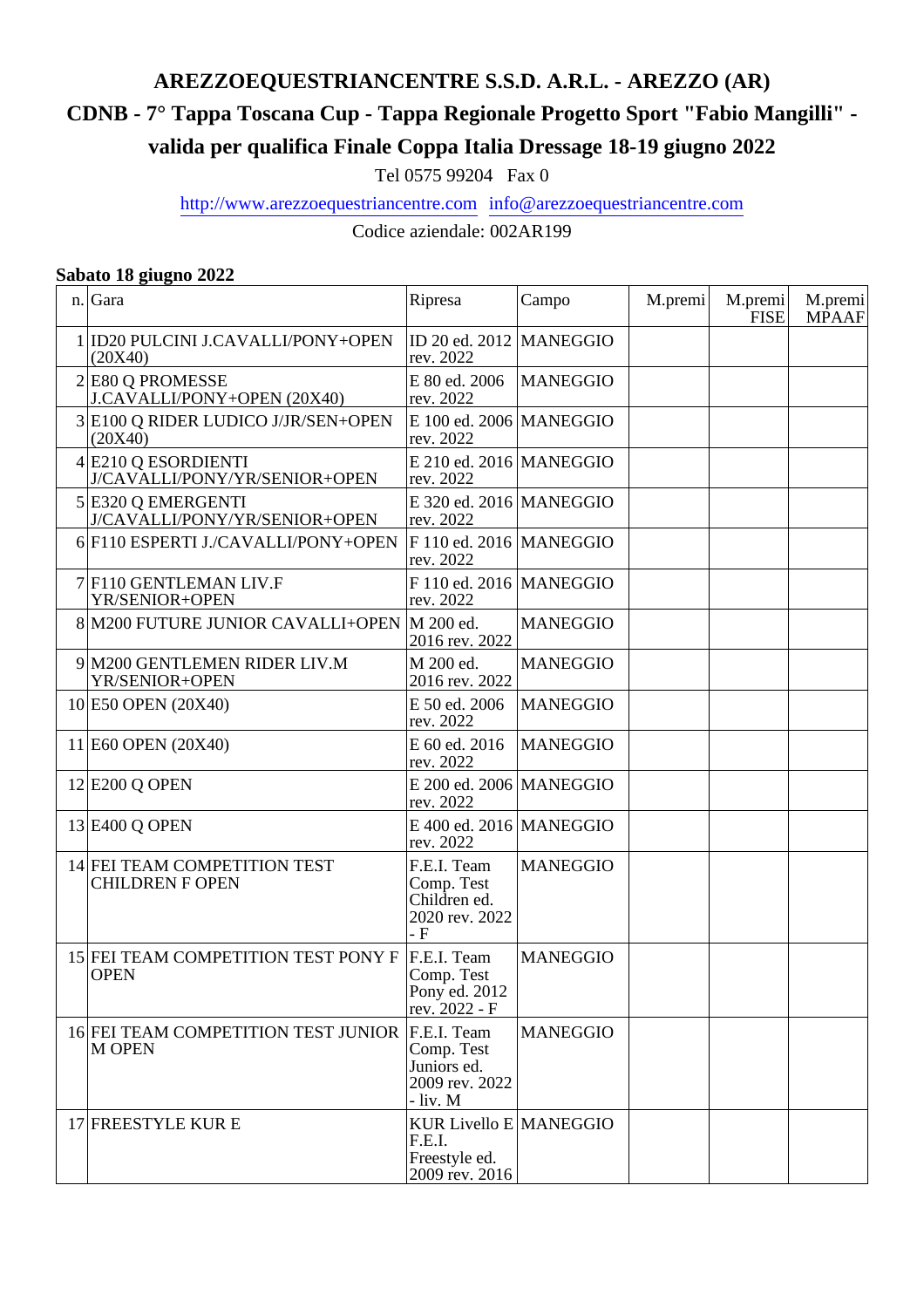| 18 FREESTYLE KUR F                                          | FEI Freestyle<br>Test Pony ed.<br>2007 rev. 2022<br>$-$ liv. $F$                        | <b>MANEGGIO</b> |  |  |
|-------------------------------------------------------------|-----------------------------------------------------------------------------------------|-----------------|--|--|
| 19 FREESTYLE KUR M                                          | FEI Freestyle<br><b>Test Juniors</b><br>ed. 2006 rev.<br>2022 - liv. M                  | <b>MANEGGIO</b> |  |  |
| 20 RIPRESE DI ESERCIZIO (INDICARE<br>NELLE NOTE LA RIPRESA) | <b>RIPRESA</b><br><b>LIBERA</b>                                                         | <b>MANEGGIO</b> |  |  |
| 43 FREESTYLE KURD                                           | FEI Freestyle<br>Test Prix St.<br>Georges ed.<br>2006 rev. 2022<br>- liv. D             | <b>MANEGGIO</b> |  |  |
| 44 FREESTYLE KURD INTER I                                   | <b>FEI</b> Freestyle<br><b>Test</b><br>Intermediate I<br>ed. 1998 rev.<br>2022 - liv. D | <b>MANEGGIO</b> |  |  |
| 45 D1                                                       | D 1 ed.2016<br>rev. 2017                                                                | <b>MANEGGIO</b> |  |  |
| 46 PRIX ST.GEORGE D2                                        | F.E.I. Prix St.<br>Georges ed.<br>2009 rev. 2022<br>- D <sub>2</sub>                    | <b>MANEGGIO</b> |  |  |

### **Domenica 19 giugno 2022**

| $n_{\cdot}$ | Gara                                                  | Ripresa                                | Campo           | M.premi | M.premi<br>FISE | M.premi<br><b>MPAAF</b> |
|-------------|-------------------------------------------------------|----------------------------------------|-----------------|---------|-----------------|-------------------------|
|             | 21 ID30 PULCINI J.CAVALLI/PONY+OPEN<br>(20X40)        | ID 30 ed. 2012 MANEGGIO<br>rev. 2022   |                 |         |                 |                         |
|             | 22 E100 Q PROMESSE<br>J.CAVALLI/PONY+OPEN (20X40)     | E 100 ed. 2006   MANEGGIO<br>rev. 2022 |                 |         |                 |                         |
|             | 23 E110 Q RIDER LUDICO J/JR/SEN+OPEN<br>(20X40)       | $E$ 110 ed. 2006 MANEGGIO<br>rev. 2022 |                 |         |                 |                         |
|             | 24 E300 Q ESORDIENTI<br>J/CAVALLI/PONY/YR/SENIOR+OPEN | E 300 ed. 2008   MANEGGIO<br>rev. 2022 |                 |         |                 |                         |
|             | 25 E400 Q EMERGENTI<br>J/CAVALLI/PONY/YR/SENIOR+OPEN  | E 400 ed. 2016   MANEGGIO<br>rev. 2022 |                 |         |                 |                         |
|             | 26 F200 ESPERTI J./CAVALLI/PONY+OPEN                  | $F$ 200 ed. 2016 MANEGGIO<br>rev. 2022 |                 |         |                 |                         |
|             | 27 F200 GENTLEMAN LIV.F<br>YR/SENIOR+OPEN             | F 200 ed. 2016 MANEGGIO<br>rev. 2022   |                 |         |                 |                         |
|             | 28 M300 FUTURE JUNIOR CAVALLI+OPEN                    | M 300 ed.<br>2016 rev. 2022            | <b>MANEGGIO</b> |         |                 |                         |
|             | 29 M300 GENTLEMEN RIDER LIV.M<br>YR/SENIOR+OPEN       | M 300 ed.<br>2016 rev. 2022            | <b>MANEGGIO</b> |         |                 |                         |
|             | 30 E50 OPEN (20X40)                                   | E 50 ed. 2006<br>rev. 2022             | <b>MANEGGIO</b> |         |                 |                         |
|             | 31 E60 OPEN (20X40)                                   | E 60 ed. 2016<br>rev. 2022             | <b>MANEGGIO</b> |         |                 |                         |
|             | 32 E80 Q OPEN (20X40)                                 | E 80 ed. 2006<br>rev. 2022             | <b>MANEGGIO</b> |         |                 |                         |
|             | 33 E200 Q OPEN                                        | E 200 ed. 2006   MANEGGIO<br>rev. 2022 |                 |         |                 |                         |
|             | 34 E210 Q OPEN                                        | E 210 ed. 2016   MANEGGIO<br>rev. 2022 |                 |         |                 |                         |
|             | 35 E400 Q OPEN                                        | $E$ 400 ed. 2016 MANEGGIO<br>rev. 2022 |                 |         |                 |                         |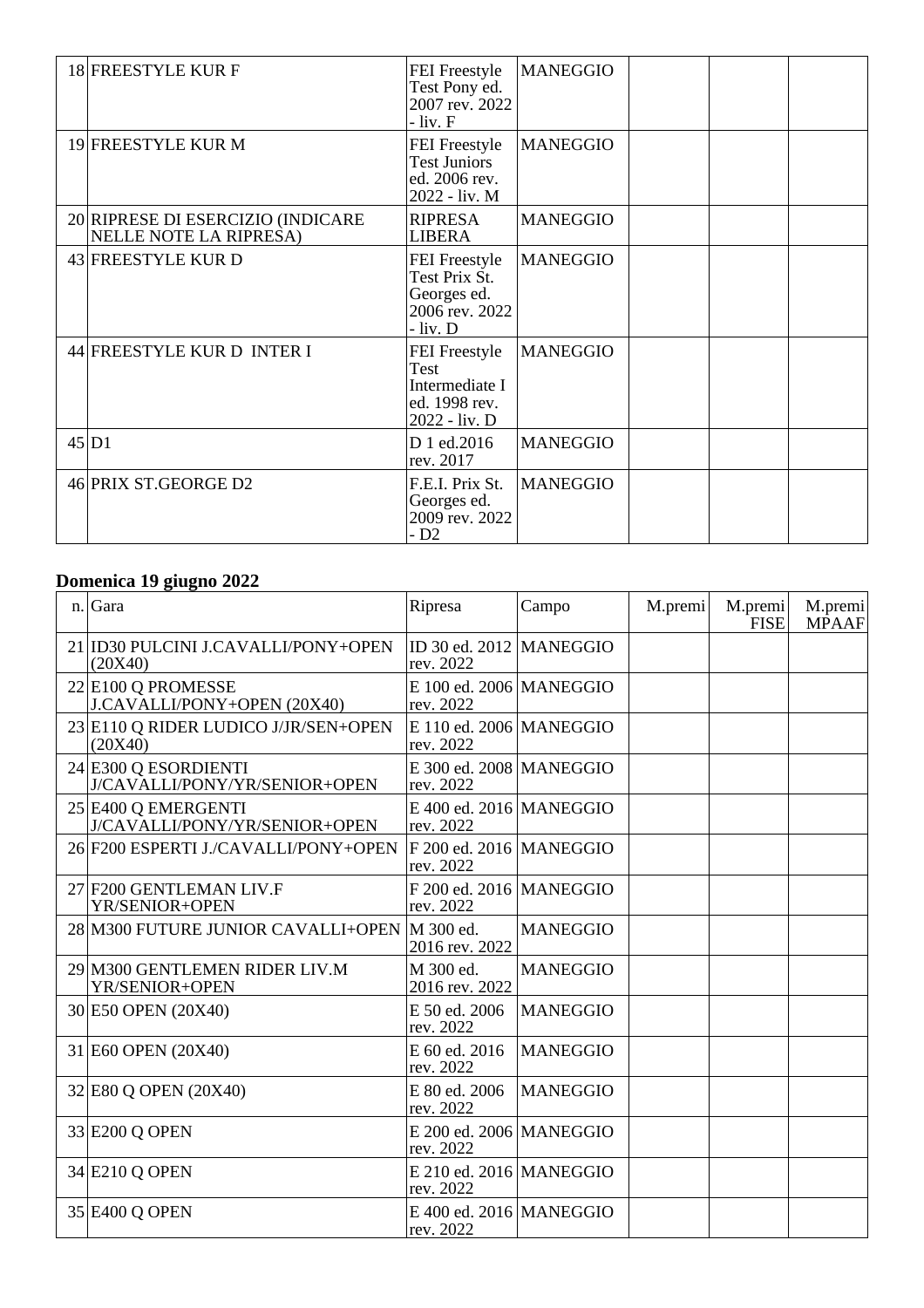| 36 INDIVIDUAL COMPETITION TEST<br><b>CHILDREN F OPEN</b>           | F.E.I.<br>Individual<br>Comp. Test<br>Children ed.<br>2020 rev. 2022<br>- F      | <b>MANEGGIO</b> |  |  |
|--------------------------------------------------------------------|----------------------------------------------------------------------------------|-----------------|--|--|
| 37 INDIVIDUAL COMPETITION TEST<br>PONY F OPEN                      | F.E.I.<br>Individual<br>Comp. Test<br>Pony ed. 2012<br>rev. 2022 - F             | <b>MANEGGIO</b> |  |  |
| 38 INDIVIDUAL COMPETITION TEST<br><b>JUNIOR M OPEN</b>             | F.E.I.<br>Individual<br>Comp. Test<br>Juniors ed.<br>2009 rev. 2022<br>- liv. M  | <b>MANEGGIO</b> |  |  |
| 39 FREESTYLE KURE                                                  | <b>KUR Livello E MANEGGIO</b><br>F.E.I.<br>Freestyle ed.<br>2009 rev. 2016       |                 |  |  |
| 40 FREESTYLE KUR F                                                 | FEI Freestyle<br>Test Pony ed.<br>2007 rev. 2022<br>$-$ liv. $F$                 | <b>MANEGGIO</b> |  |  |
| 41 FREESTYLE KUR M                                                 | FEI Freestyle<br><b>Test Juniors</b><br>ed. 2006 rev.<br>2022 - liv. M           | <b>MANEGGIO</b> |  |  |
| 42 RIPRESE DI ESERCIZIO (INDICARE<br><b>NELLE NOTE LA RIPRESA)</b> | <b>RIPRESA</b><br><b>LIBERA</b>                                                  | <b>MANEGGIO</b> |  |  |
| 47 FREESTYLE KUR D                                                 | FEI Freestyle<br>Test Prix St.<br>Georges ed.<br>2006 rev. 2022<br>$-$ liv. D    | <b>MANEGGIO</b> |  |  |
| 48 FREESTYLE KUR D INTER I                                         | <b>FEI</b> Freestyle<br>Test<br>Intermediate I<br>ed. 1998 rev.<br>2022 - liv. D | <b>MANEGGIO</b> |  |  |
| 49 INTER I                                                         | F.E.I.<br>Intermediaire I<br>ed. 2009 rev.<br>$2022 - D3$                        | <b>MANEGGIO</b> |  |  |
| 50 INDIVIDUAL COMPETITION TEST<br>YOUNG RIDERS - D2/1              | F.E.I. Ind.<br>Comp. Test<br>Young Rider<br>ed. 2009 rev.<br>$2022 - D2/1$       | <b>MANEGGIO</b> |  |  |
| 51 D1                                                              | D 1 ed.2016<br>rev. 2017                                                         | <b>MANEGGIO</b> |  |  |
| 52 PRIX ST.GEORGE D2                                               | F.E.I. Prix St.<br>Georges ed.<br>2009 rev. 2022<br>$-D2$                        | <b>MANEGGIO</b> |  |  |

Show Director: **CARLO BERNARDINI RICCARDO BORICCHI** Presidente di Giuria: **ALESSANDRO PONCINO** Giuria: **MICHELE TOLDO, GIORGIA RUFFINI** Speaker: Cronometristi: